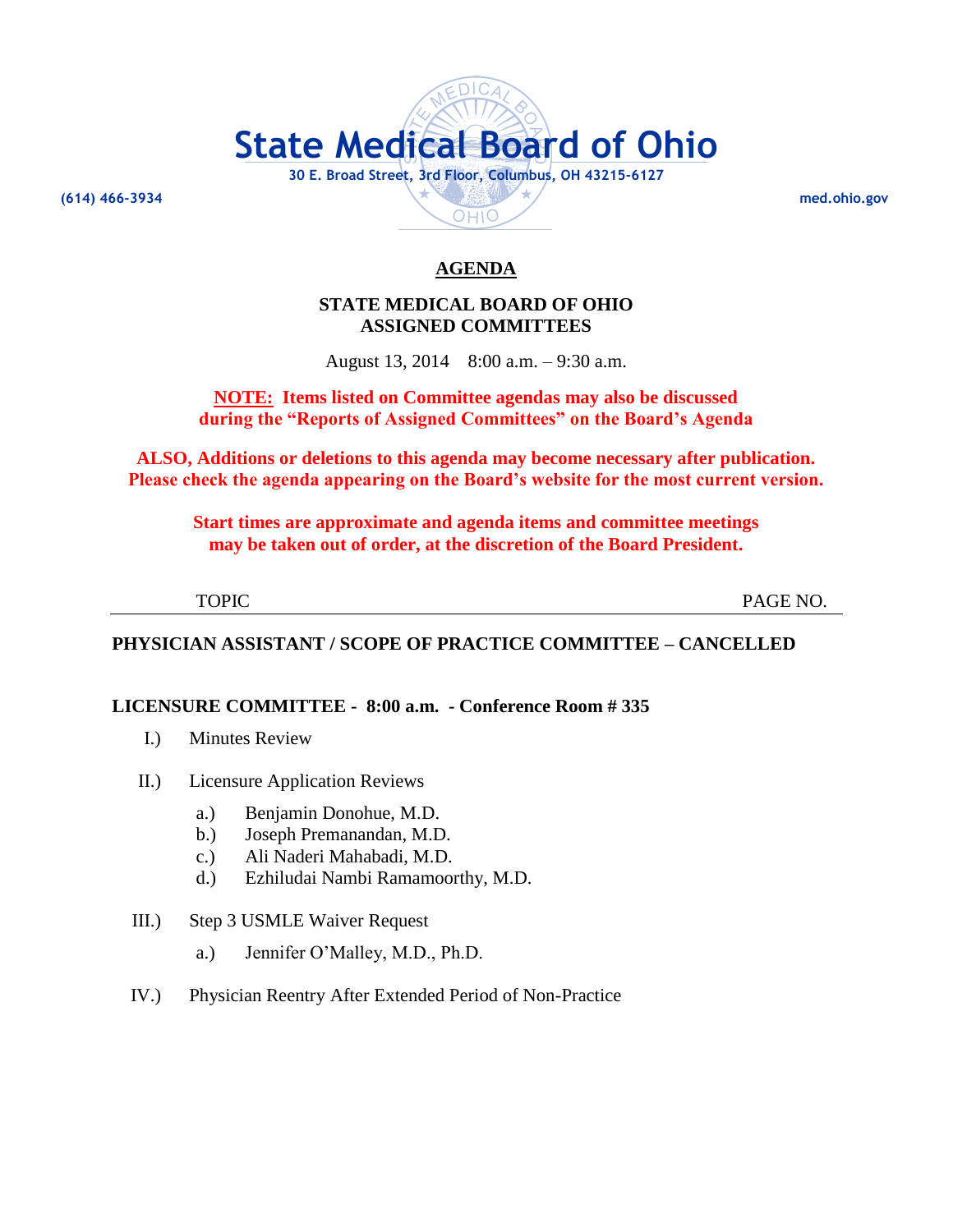# **FINANCE COMMITTEE - CANCELLED**

#### **POLICY COMMITTEE – 8:30 a.m. – Conference Room # 336**

- I.) Minutes Review
- II.) Update on Office-Based Opioid Treatment Rules
- III.) Update on Weight Loss Rules
- IV.) Update to Prescribing to Patients Not Seen Rule
- V.) Updates to 4731-7-01 Method of Notice of Meetings
- VI.) Updates to 4731-9-01 Record of Board Meetings; Recording, Filming and Photographing of Meetings
- VII.) Discussion of Rule 4731-30-02, Internal Management of Board Metrics
- VIII.) Other Business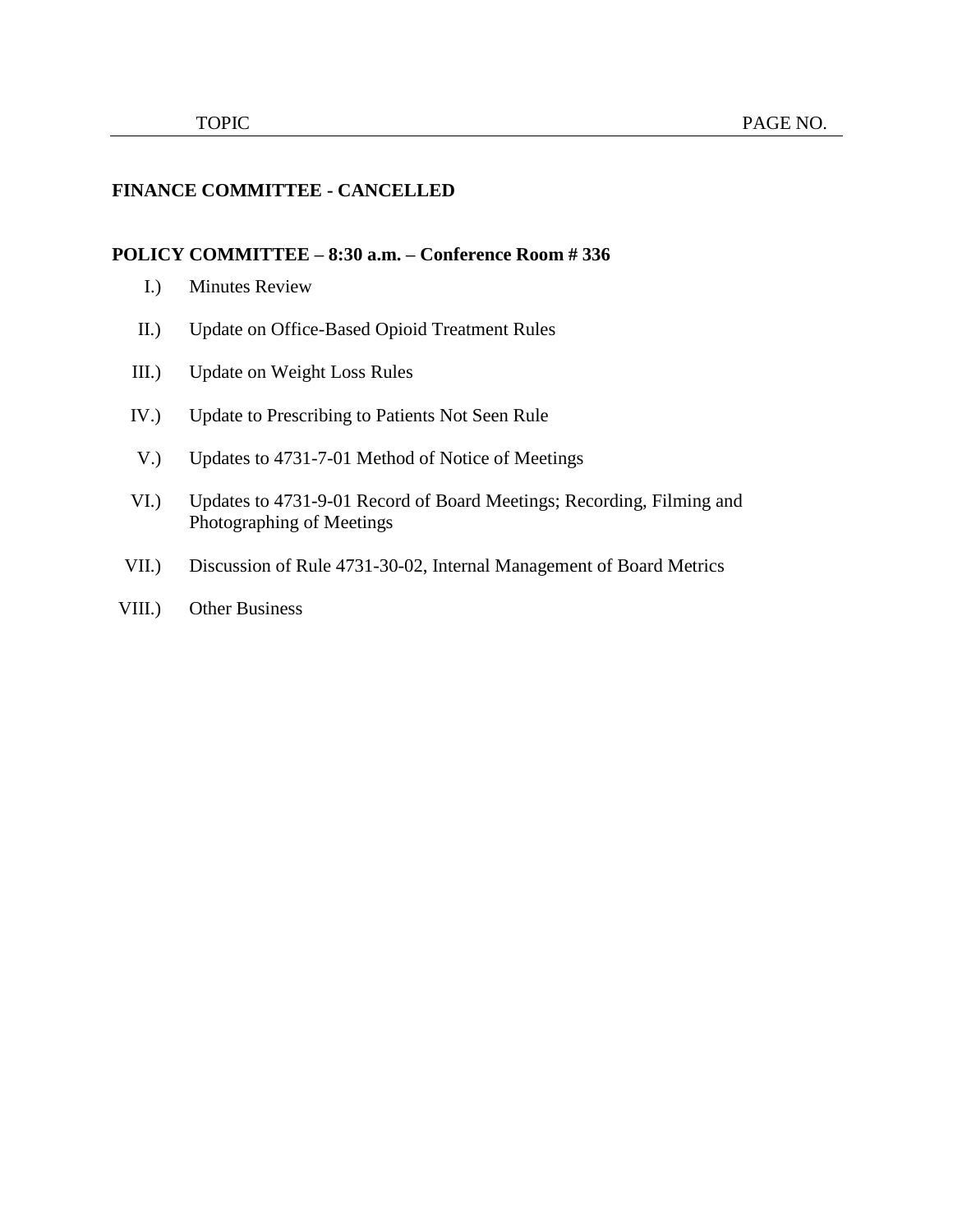

# **AGENDA**

OHIO

James A. Rhodes State Office Tower Administrative Hearing Room 30 E. Broad St., Columbus, OH 43215, 3rd Floor August 13, 2014 - 9:45 a.m.

**NOTE: Additions to this agenda may become necessary. Please check the agenda appearing on the Board's website for the most current version.**

**Agenda items may be discussed out of order, at the discretion of the Board President.**

TOPIC PAGE NO.

- I. ROLL CALL
- II. MINUTES REVIEW

July 9, 2014 Board Meeting

# III. REPORTS AND RECOMMENDATIONS

- a.) Noor U. Hassan, M.D. (Cincinnati, OH)
- b.) Clifford M. Perez, M.D. (Davis, CA)
- c.) Zbigniew Trojanowski, M.D. (Wausau, WI)

#### IV. PROPOSED FINDINGS AND PROPOSED ORDERS

a.) Willie Fred Stewart, M.D. (Merrillville, IN)

#### V. FINDINGS, ORDERS, AND JOURNAL ENTRIES

- a.) Glenda Gail Hucker (North College Hill, OH)
- b.) John S. Lanham, D.P.M. (Muskego, WI)
- c.) Ronald Michael Lesko, D.O. (San Diego, CA)
- d.) Carolyn Mary Lobo, M.D. (Benicia, CA)
- e.) Linda Darlene Clossman, C.T. (Blacklick, OH)
- f.) Mamdouh Soliman Hanna, M.D. (Bayonne, NJ)
- g.) Tammy Lynn Kinser, M.T. (North Ridgeville, OH)
- h.) Megan Kyle McMaster (Chandler, AZ)
- i.) David Joseph Powers (Delaware, OH)
- j.) Choon Ae Samper (Stamford, CT)
- k.) Sheila T. Wall, M.D. (Cincinnati, OH)

# VI. EXECUTIVE SESSION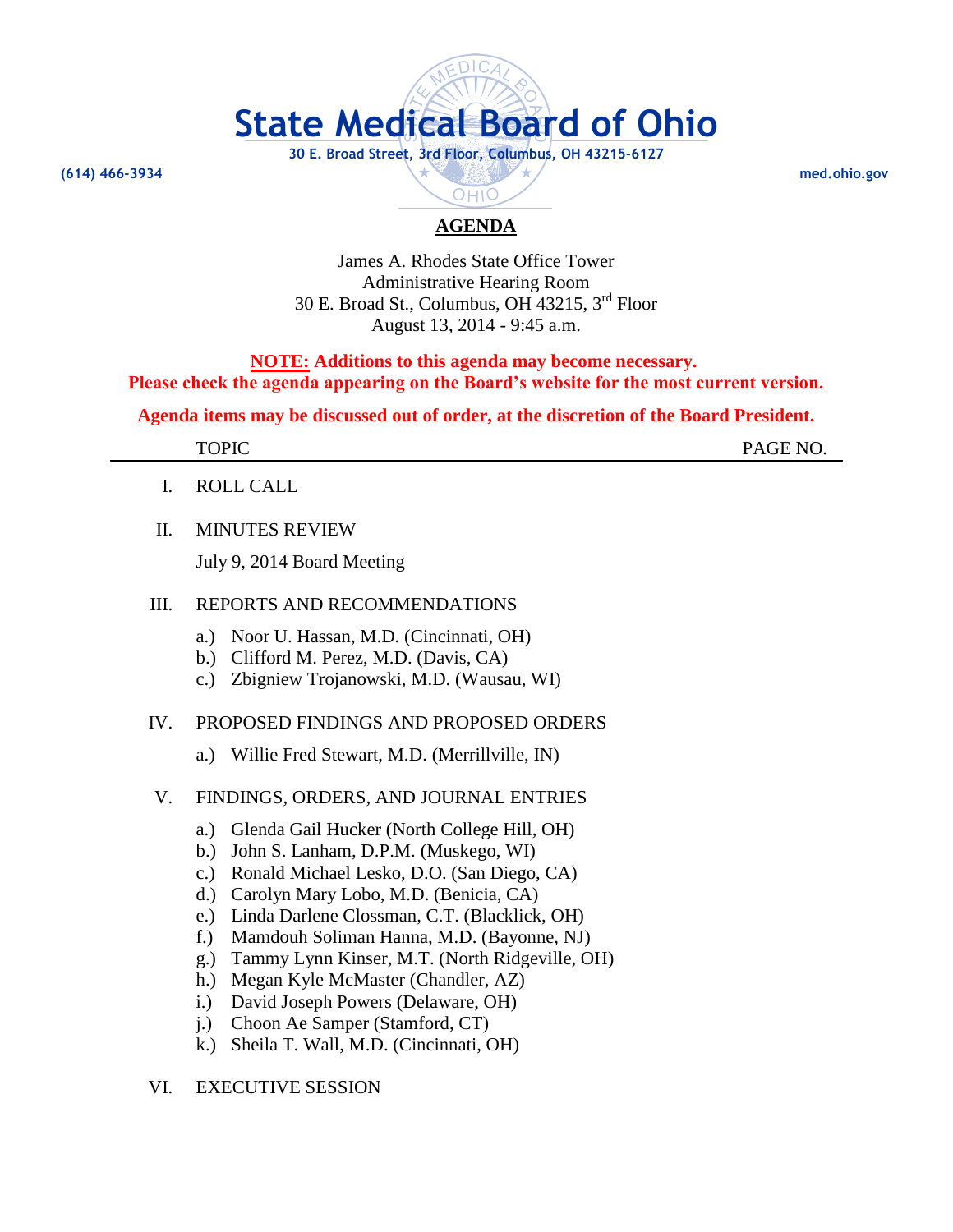## **BOARD AGENDA**

# August 13, 2014 9:45 a.m. (Continued)

TOPIC PAGE NO.

# VII. RATIFICATION OF SETTLEMENT AGREEMENTS

### VIII. NOTICES OF OPPORTUNITY FOR HEARING, ORDERS OF SUMMARY SUSPENSION, ORDERS OF IMMEDIATE SUSPENSION, & NOTICES OF AUTOMATIC SUSPENSION

#### IX. APPLICANTS FOR LICENSURE

- a.) Acupuncturists
- b.) Anesthesiologist Assistants
- c.) Genetic Counselors
- d.) Massage Therapists
- e.) Oriental Medicine Practitioners
- f.) Physician Assistants
- g.) Physicians
- h.) Cosmetic Therapy Examination Results

#### X. PROBATIONARY REQUESTS (\* recommendation differs from request)

- a.) Sohail Aman, M.D. (Church Creek, MD)
- b.) Joseph E. Baus, M.D. (New Philadelphia, OH)
- c.) Maryrose P. Bauschka, M.D. (Cincinnati, OH)
- d.) Rebecca Ann Brauch, M.D. (Gainesville, FL)
- e.) \*Dustin M. Clark, M.D. (Gray, TN)
- f.) Betsy L. Cornell, M.T. (Columbus, OH)
- g.) Jennifer J. Furin, M.D. (Strongsville, OH)
- h.) Philip M. Goldman, M.D. (Florence, KY)
- i.) Shane R. Hanzlik, M.D. (Cleveland, OH)
- j.) \*Gregory Gene Johnson, M.D. (Perrysburg, OH)
- k.) I. Praveen Kumar, M.D. (Hudson, OH)
- l.) Lillian Frances Lewis, M.D. (Southgate, KY)
- m.) Wendy A. Millis, M.D. (Clyde, OH)
- n.) Michael J. Palma, M.D. (Seaford, NY)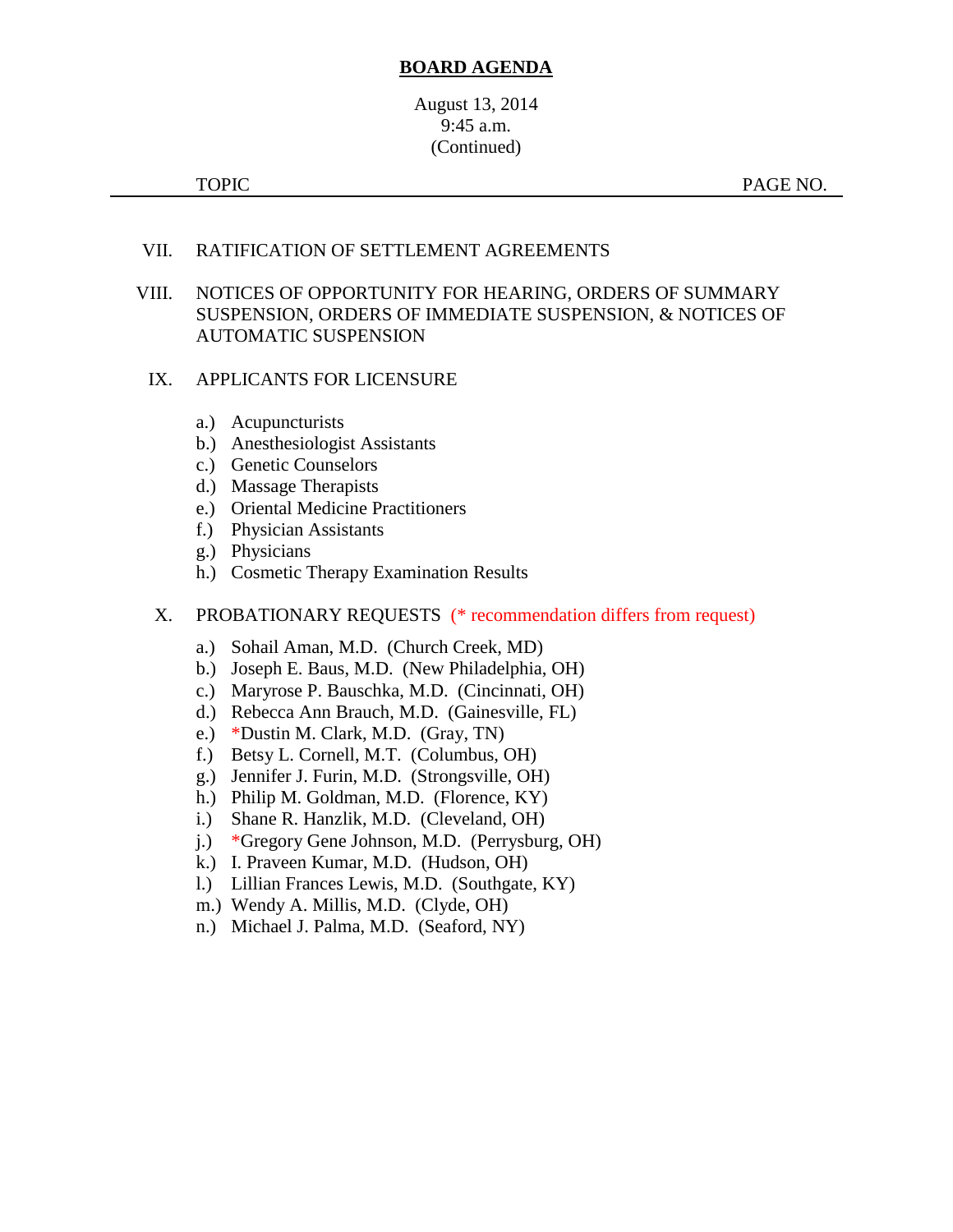# **BOARD AGENDA**

August 13, 2014 9:45 a.m. (Continued)

## XI. REINSTATEMENT REQUESTS (None)

#### XII. FINAL PROBATIONARY APPEARANCES

Halstead, Timothy R., P.A. (Huron, OH)

Mr. Halstead is appearing before the Board pursuant to his request for release from the terms of his August 12, 2009 Step II Consent Agreement.

Sartain, Madelyn R., D.O. (Columbus, OH)

Dr. Sartain is appearing before the Board pursuant to her request for release from the terms of her August 12, 2009 Consent Agreement.

Scroggins, Timothy A., M.D. (Spencer, OH)

Dr. Scroggins is appearing before the Board pursuant to his request for release from the terms of his May 10, 2012 Superseding Consent Agreement.

- XIII. ADMINISTRATIVE REPORT
- XIV. FISCAL YEARS 2016/2017 BUDGET
- XV. RULES & POLICIES
	- a.) Military Service Rules

#### XVI. REPORTS BY ASSIGNED COMMITTEES

#### **Licensure Committee**

- a.) Licensure Application Reviews
	- Benjamin Donohue, M.D.
	- Joseph Premanandan, M.D.
	- Ali Naderi Mahabadi, M.D.
	- Ezhiludai Nambi Ramamoorthy, M.D.
- b.) Step 3 USMLE Waiver Request
	- Jennifer O'Malley, M.D., Ph.D.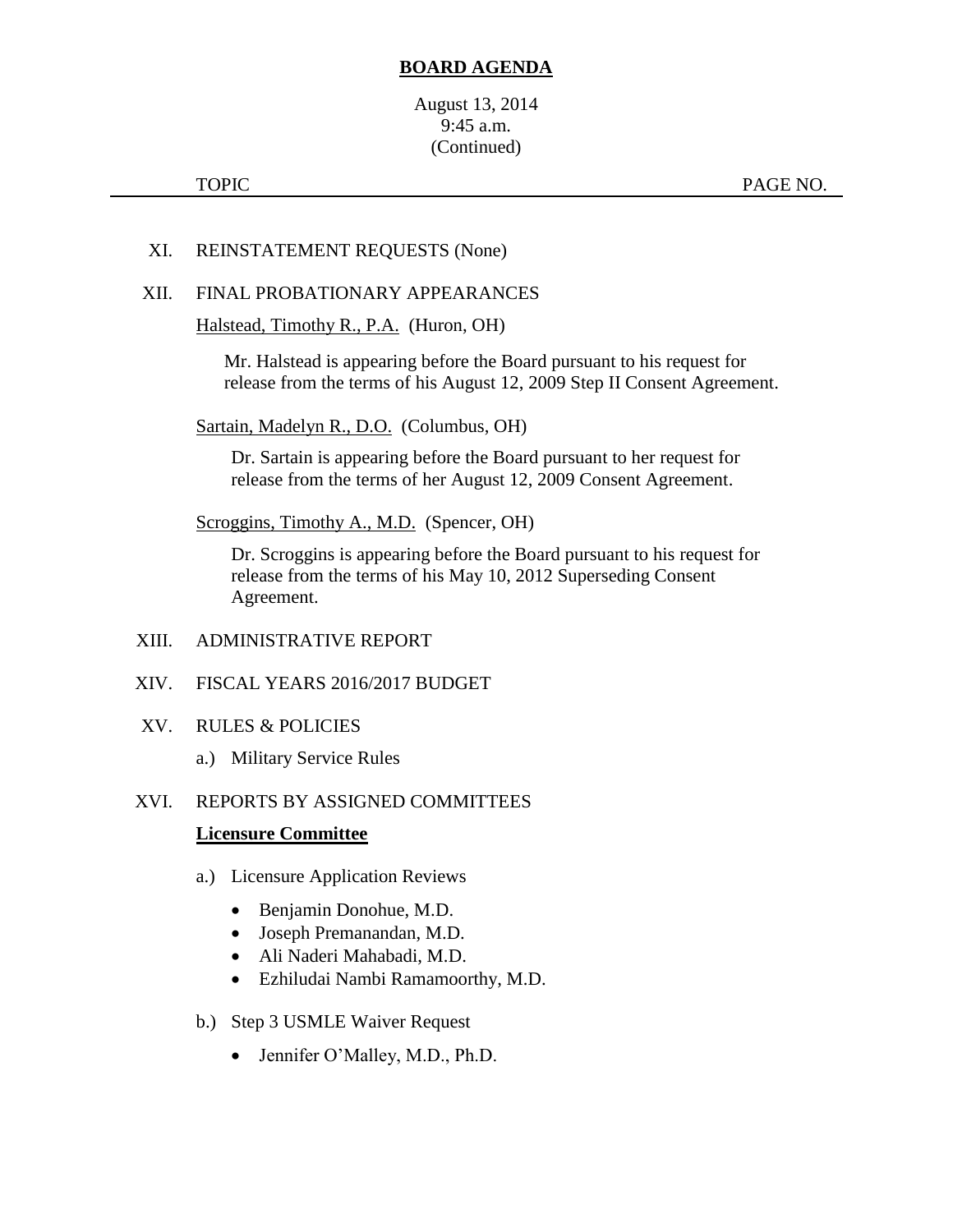# **BOARD AGENDA**

# **Policy Committee**

- a.) Update on Office Based Opioid Treatment Rules
- b.) Update on Weight Loss Rules
- c.) Update to Prescribing to Patients Not Seen Rule
- d.) Updates to 4731-7-01 Method of Notice of Meetings
- e.) Updates to 4731-9-01 Record of Board Meetings; Recording, Filming and Photographing of Meetings

# **Compliance Committee**

- a.) Board-Approved Treatment Provider Application
	- Focus Healthcare of Tennessee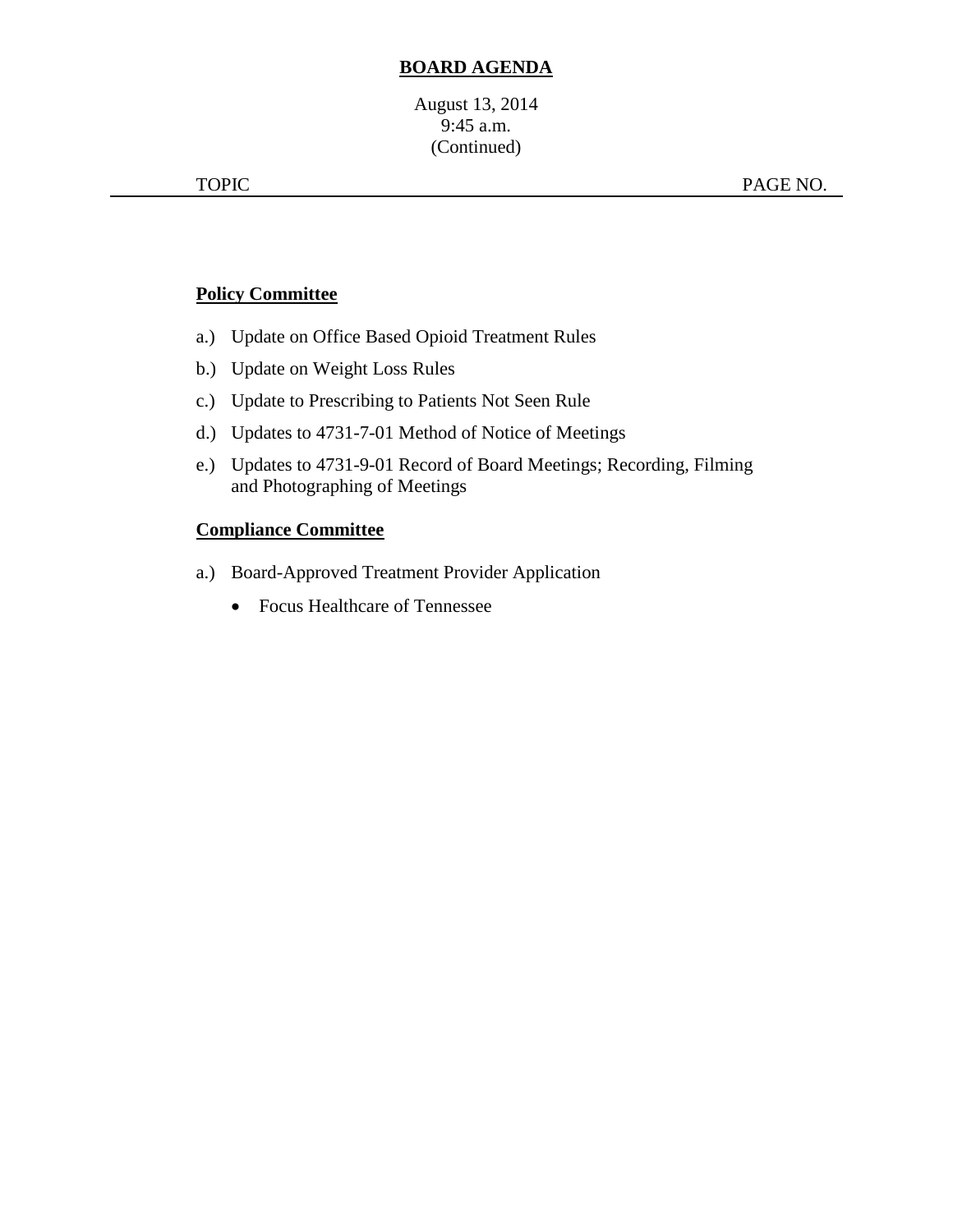

# **AGENDA**

#### **STATE MEDICAL BOARD OF OHIO COMPLIANCE COMMITTEE**

August 13, 2014 Approximately 2:30 p.m.

#### **NOTE: Additions to this agenda may become necessary. Please check the agenda appearing on the Board's website for the most current version.**

TOPIC PAGE NO.

#### I. INITIAL PROBATIONARY APPEARANCES

Sohail Aman, M.D. (Church Creek, MD)

Dr. Aman is making his initial appearance before the Compliance Committee pursuant to the terms of the April 9, 2014 Consent Agreement.

Gary Allan Dunlap, D.O. (Beavercreek, OH)

Dr. Dunlap is making his initial appearance before the Compliance Committee pursuant to the terms of the Board's Order of May 8, 2013.

Jeffrey C. Maludy, M.D. (Sylvania, OH)

Dr. Maludy is making his initial appearance before the Compliance Committee pursuant to the terms of his May 14, 2014 Consent Agreement.

#### Bradley J. Vargo, D.O. (Kirtland, OH)

Dr. Vargo is making his initial appearance before the Compliance Committee pursuant to the terms of the Board's Order of May 14, 2014.

#### II. APPROVAL OF REPORTS OF CONFERENCES

July 7 & 8, 2014

#### III. MINUTES REVIEW – July 9, 2014